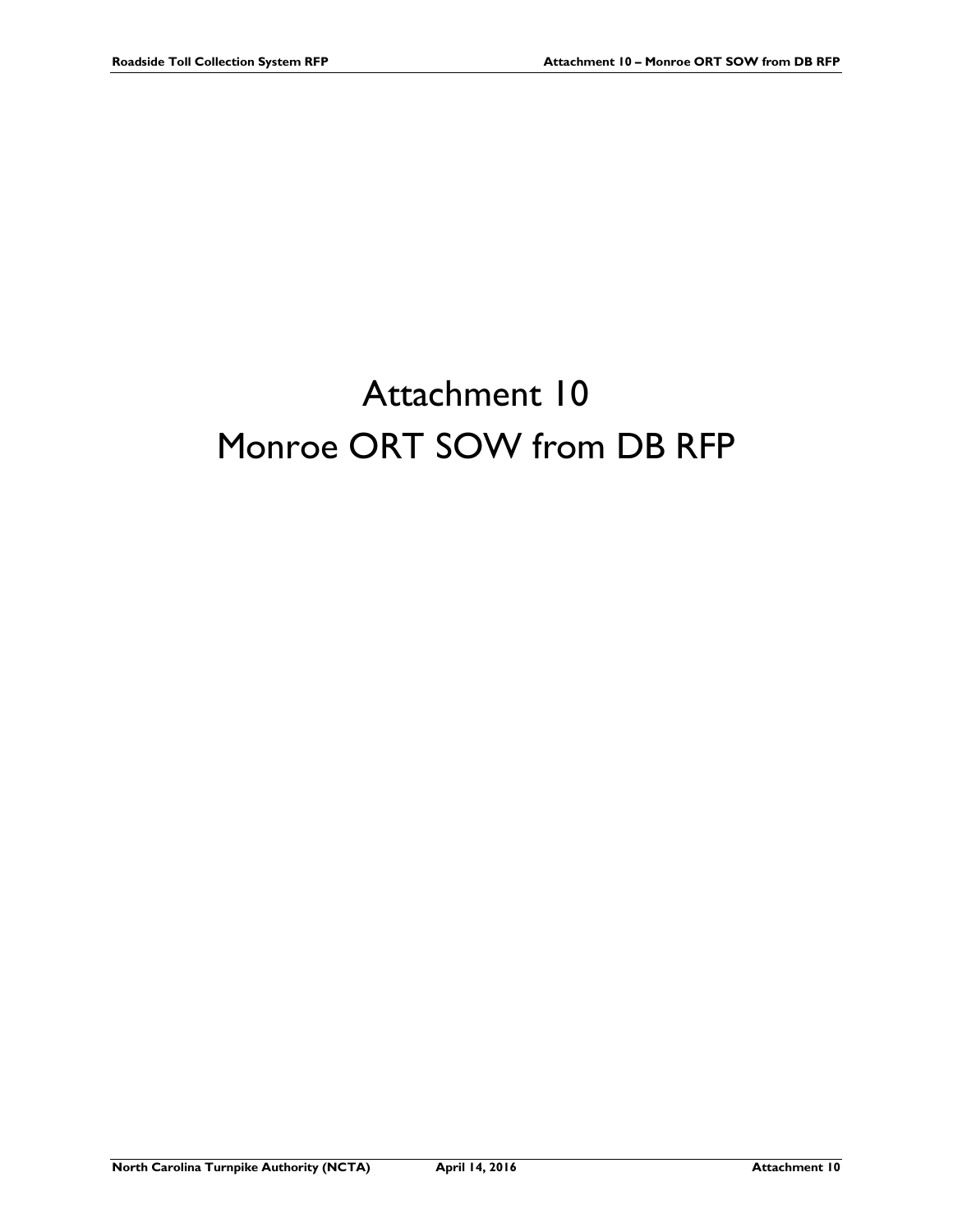#### **OPEN ROAD TOLLING (ORT) TOLL ZONE SCOPE OF WORK** (9-24-2010)

This ORT Infrastructure scope of work includes design, engineering, fabrication, delivery and erection of gantries, ORT Toll Zone Buildings, pavements, concrete pads, sidewalks, electrical work, heat ventilation, air conditioning (HVAC) work, conduit duct banks and associated junction boxes necessary for the infrastructure of the open road tolling system.

The NCTA has an agreement with the Toll Systems Integrator, Affiliated Computer Services Inc. (ACS) to design, develop, install and implement a fully automated toll collection system for the Triangle Expressway. The design, fabrication and installation of toll equipment for the Triangle Expressway will be by ACS (Project Manager is Steve Hamilton). It is expected that NCTA will enter into a similar agreement with ACS to provide the fully automated toll collection system for the Project.

The NCTA has an agreement with the Electronic Toll Collection System (ETCS) Integrator, TransCore to design, develop, install and implement a Radio Frequency Identification (RFID) system for the Triangle Expressway. The design, fabrication and installation of the RFID equipment for the Triangle Expressway will be by TransCore (Project Manager is Dan Papiernik). It is expected that NCTA will enter into a similar agreement with TransCore to provide the ETCS for the Monroe Parkway.

The Design-Build Team shall coordinate with Toll System Integrator in the final design and construction of the ORT Toll Zone to readily accommodate the Toll System Integrator components without the need for modifications and to achieve the NCTA tolling performance requirements. Some information contained within this ORT Toll Zone scope of work is typical and may not be applicable for the specific tolling system provided by the Toll System Integrator. However, based upon coordination with the Toll System Integrator in the final design there may be a reduction, deletion or addition of items indicated within this scope of work, which if allowed and necessary, shall result in compensation adjustments in accordance with the 2006 NCDOT *Standard Specifications for Roads and Structures*. Accurate As-Built drawings shall be provided to NCTA at the completion of work indicating all infrastructures installed with locations indicated on the record set of drawings.

Design and construct ORT Facilities in accordance with the following:

- ORT Project Specific Drawings
- Aesthetic Design Scope of Work

Design, construction drawings, as-built drawings, details, and specifications detailed within this scope are the responsibility of the Design-Build Team, unless noted otherwise. Provide all details and plans consistent with industry standards and professional requirements.

## **ORT Toll Zone Location**

Locate each ORT Toll Zone in accordance with the ORT Toll Zone Geometry Design Criteria below and generally at the locations indicated on the ORT Project Specific Drawings. Coordinate the site selection for the ORT Toll Zone with the Toll System Integrator and the NCTA.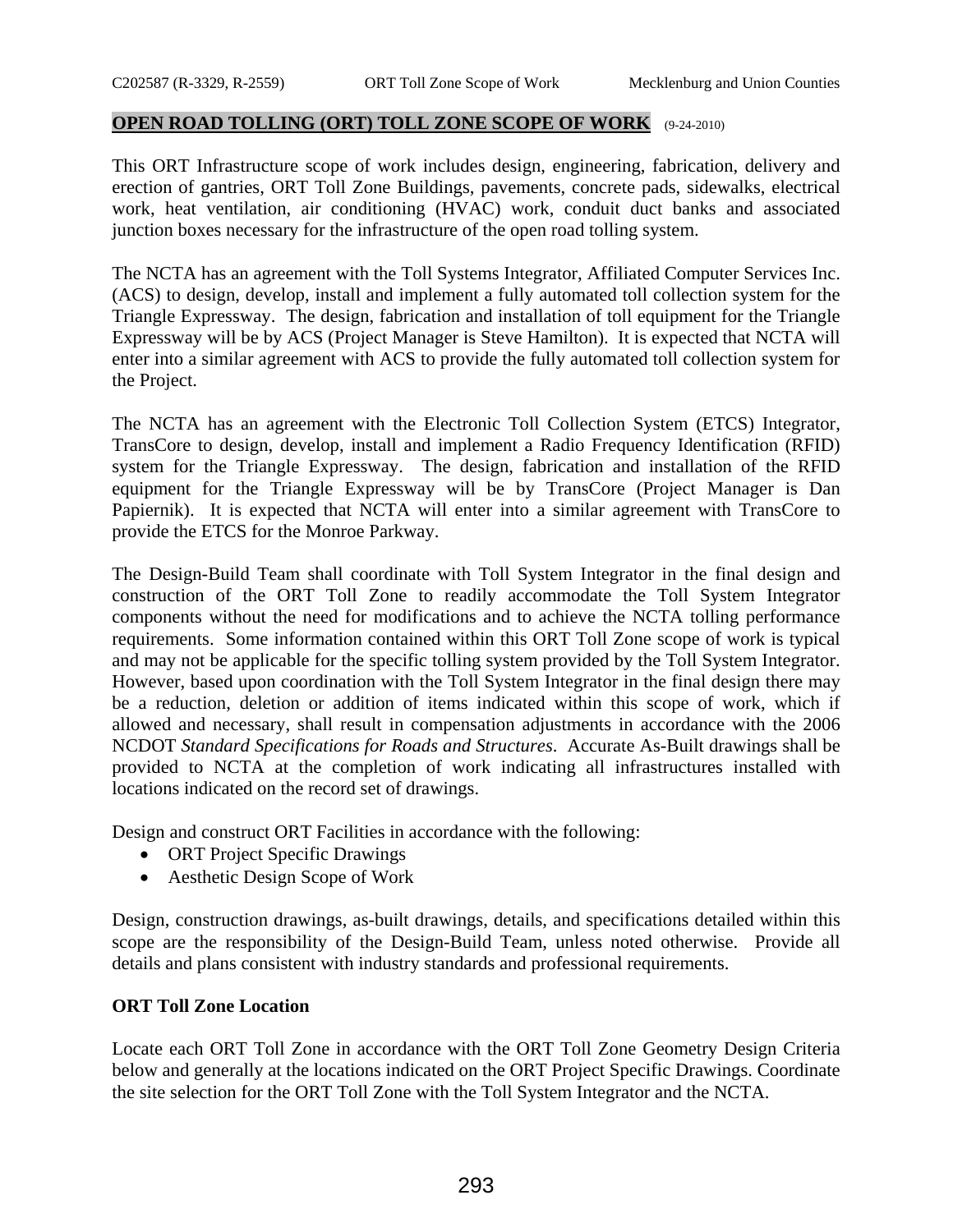C202587 (R-3329, R-2559) ORT Toll Zone Scope of Work Mecklenburg and Union Counties

ORT Toll Zone locations shall be free from electromagnetic conditions such as proximity to large power sources or communication towers. Following preliminary design of the ORT Toll Zones, a Radio Frequency (RF) Spectrum Analysis will be performed by NCTA's ETCS contractor in order to determine whether or not the proposed ORT Toll Zone is free from electromagnetic conditions that may cause interference with the Radio Frequency Identification (RFID) technology.

Locate all ORT Toll Zones in roadway areas where lane changing and weaving would not be expected.

Accommodate the shoulder acceleration and deceleration lengths for access to the ORT Sites in accordance with the Roadway Scope of Work found elsewhere in this RFP.

Gantry mounted toll equipment will be accessed via a bucket truck. Place ORT Toll Zones to allow for ease of maintenance access under operating conditions.

Protect access drive and gantry columns with guardrail and concrete barrier as shown in the ORT Project Specific Drawings.

# **ORT Site Geometry Design Criteria**

The following requirements shall apply for all mainline and ramp ORT Toll Zone roadways:

For all Mainline and Ramp ORT Toll Zones:

- For geometric design purposes, the ORT Toll Zone shall consist as a tangent section of 250' with limits from at least 100 feet prior to the first ORT gantry structure centerline to at least 100 feet beyond the second ORT gantry structure centerline.
- Locate all ORT Toll Zones either on horizontal tangent sections, or horizontal curve sections with a radius of 2,000 feet or greater.
- Locate ORT Toll Zones on vertical tangents if possible.
- Do not locate ORT Toll Zones in sag vertical curves,
- Do not locate ORT Toll Zones under structures or on structure,
- Do not place drainage pipes under the area between the first and second gantries or within 25 feet of any conduit or junction box. Ensure no drainage swales lead toward toll or ITS junction boxes.

For Mainline ORT Toll Zones:

- Locate ORT Toll Zones in roadway areas where uniform vehicle speeds above 45 mph are expected.
- Provide a minimum of 1000 feet clear line of sight for drivers approaching Toll Zones.
- Provide ORT Toll Zone pavement cross-slopes which are uniform through the ORT Toll Zone, at 2% cross-slope if possible, and at 4% cross-slope maximum.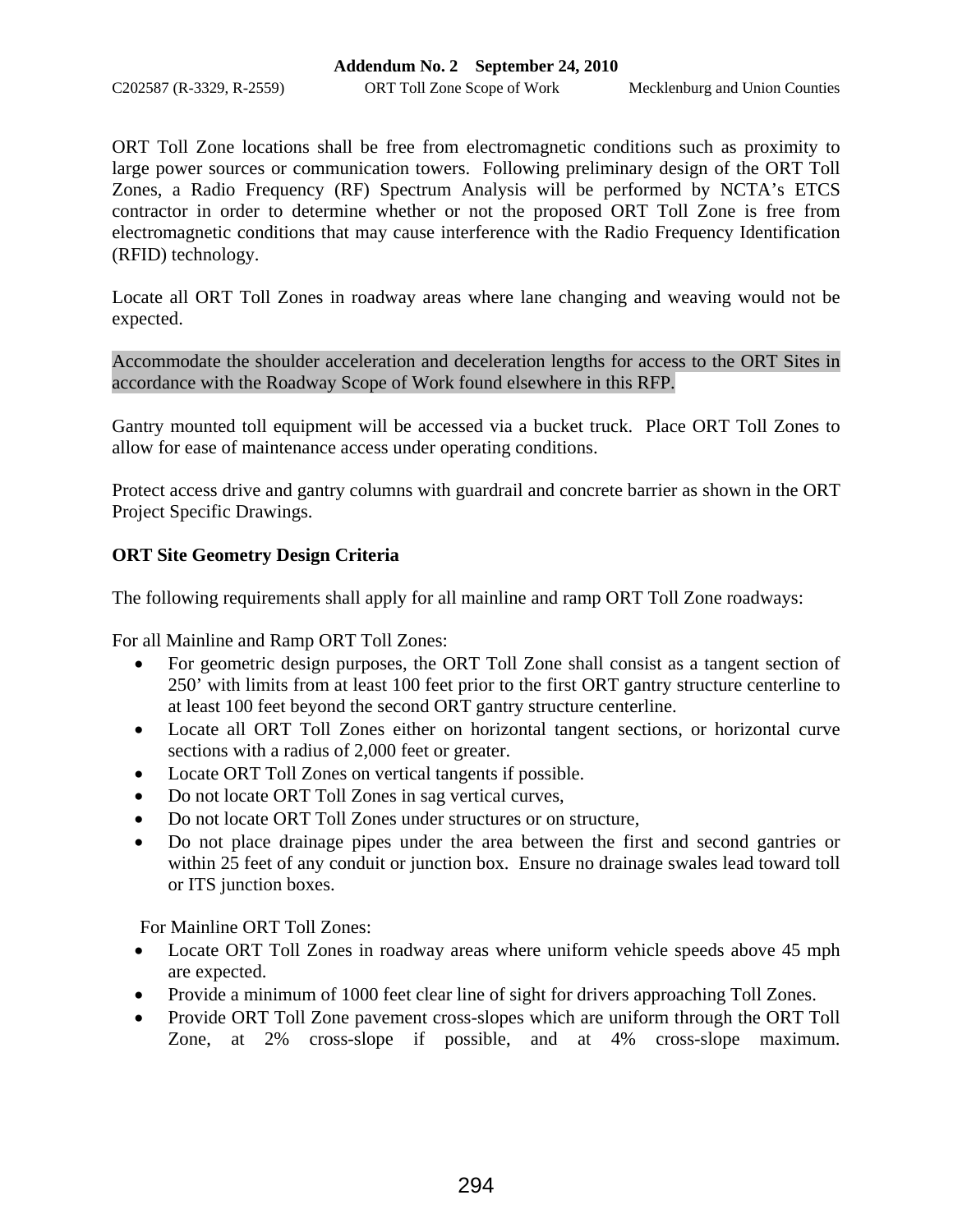- For Ramp ORT Toll Zones:
- Locate Toll Zones a minimum of 250 feet from the center of a ramp terminal intersection.
- Locate ORT Toll Zones a minimum of 350 feet from pavement gore point at exit and entry ramps if possible. Pavement gore point is the intersection of the right outside edge of mainline shoulder and the left outside edge of ramp shoulder.
- Locate ORT Toll Zones Gantries between one-third and one-half of the ramp length as measured from the mainline end of ramp, if possible.
- Locate ORT Toll Zones with a minimum 100 feet between the end of side road intersections and the nearest gantry.
- Locate ORT Toll Zones in roadway areas where uniform vehicle speeds above 35 mph are expected.
- Provide a minimum 1000 feet clear line of sight for drivers approaching exit ORT Toll Zones.
- Provide ORT Toll Zone pavement cross-slopes that are uniform through the ORT Toll Zone, at 2% cross-slope if possible, and at the maximum for the design of the curve.

# **ORT Toll Zone Gantry**

Design, engineer, fabricate, transport and erect watertight gantry structures to which the Toll System Integrator will attach the tolling equipment. Design Gantries in compliance with the *Standard Specifications for Structural Supports for Highway Signs, Luminaires and Traffic Signals*, *5th Edition,* as published by AASHTO using a minimum wind speed of 90 miles per hour.

Provide two structural gantries at each ORT Toll Zone site, to be similar in appearance and scale. Design each gantry to span the facility width as indicated on the ORT Project Specific Drawings. Design gantries to ensure that the line of sight for cameras, camera lights, and overhead profilers/separators are not obstructed by the structure.

Design and construct gantry structure including scale, materials, color and finish aesthetically consistent with the Monroe Aesthetic Design Guidelines. The front façade or paneling of the gantry shall conceal all ORT Toll Zone tolling equipment (to the extent possible without impairing the tolling accuracy) and cabling from on-coming traffic and should present a straight and clean visual appearance, which is not detracted from by tolling equipment.

The upstream mainline gantry shall be designed to easily accommodate a DMS (DMS may not be installed initially). The requirements for the DMS are contained in the ITS Scope of Work.

Coordinate with the Toll System Integrator for final toll gantry loading and design. Include effect of proposed future roadway widening in load analysis.

Provide vertical clearance in accordance with the ORT Project Specific Drawings in order to maintain proper clearances for the toll collection equipment.

Design and construct an equipment-mounting frame and cantilevered overhead scanner frame as detailed in the ORT Project Specific Drawings to be used for the installation of the toll collection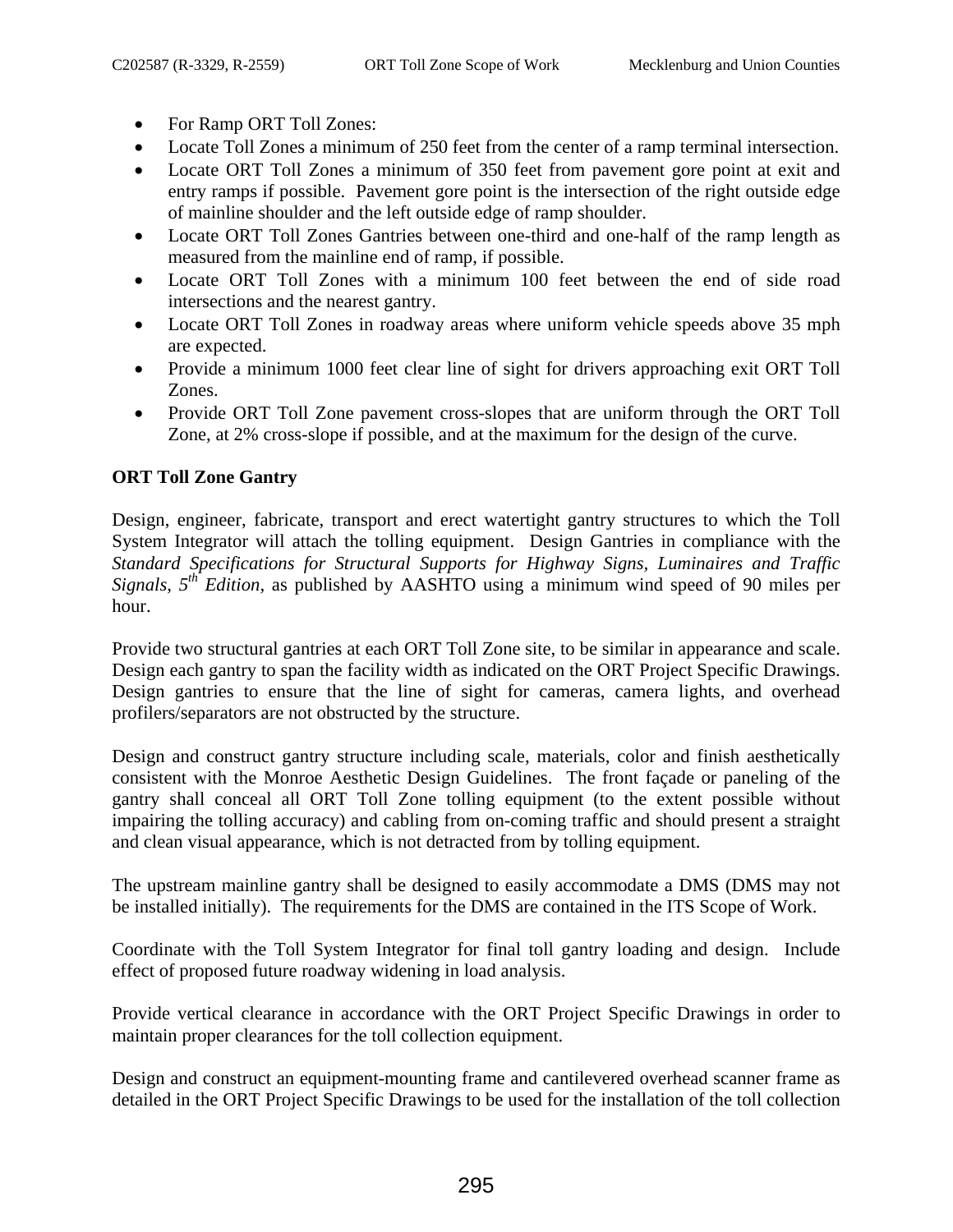equipment. Design the gantry structure, equipment mounting frame, and overhead scanner frame to support the equipment specified in the ORT Project Specific Drawings without vibration from wind forces or drafts from vehicles passing under the gantry.

An 8" X 8" divided cable tray shall be located on the top of the truss, concealed by the cladding face, extending the length of the gantry.

Refer to the ORT Project Specific Drawings for conduit, risers and cabling requirements.

Provide conduits or watertight cable trays terminating in the bottom of the divided overhead cable tray and at the at-grade control/ junction boxes at the base of the gantry as shown in the ORT Project Specific Drawings.

Conceal all conduit or cable trays from view within the proposed aesthetic treatment.

Locate hand-holes, stub-outs, junction boxes, or control boxes, for access to equipment cabling and electrical wiring, on the non-traffic side of the gantry structural members.

## **ORT Toll Zone Facility Conduit and Junction Boxes**

Design and construct required conduits and cabling infrastructure necessary to establish the communications path between fiber-optic trunk line, ORT Toll Zone buildings, gantries, cabinets, and junction boxes. Install the number and size of conduits specified in the ORT Project Specific Drawings. Install conduit, boxes, and related equipment in accordance with the ITS Scope of Work.

Coordinate with the Toll System Integrator in the conduit design and installation.

Provide separation between power and communications conduit as specified in the ORT Project Specific Drawings.

Provide underground concrete encased conduit duct bank when crossing new roadways. Install conduit duct banks such that there is a minimum of 18 inches of cover from pavement subgrade to the top of the duct bank. Trenched conduit, directional bores or jack and bore shall be in accordance with *2006 NCDOT Standard Specifications for Roads and Structures*.

Terminate conduit through the floor slab of ORT Toll Zone Buildings above finished floor elevation. Conduit may enter the building thru the side wall if behind the screen wall.

Furnish conduits stubbed out at all concrete pads with plastic bushings (or comparable material) to prevent cables from being damaged when being pulled through conduits or shifting during use. Clearly label each end of the conduits and include conduit plugs, pull line in each conduit, and tracer wire per Article 1098-4 of the 2006 NCDOT *Standard Specifications for Roads and Structures.*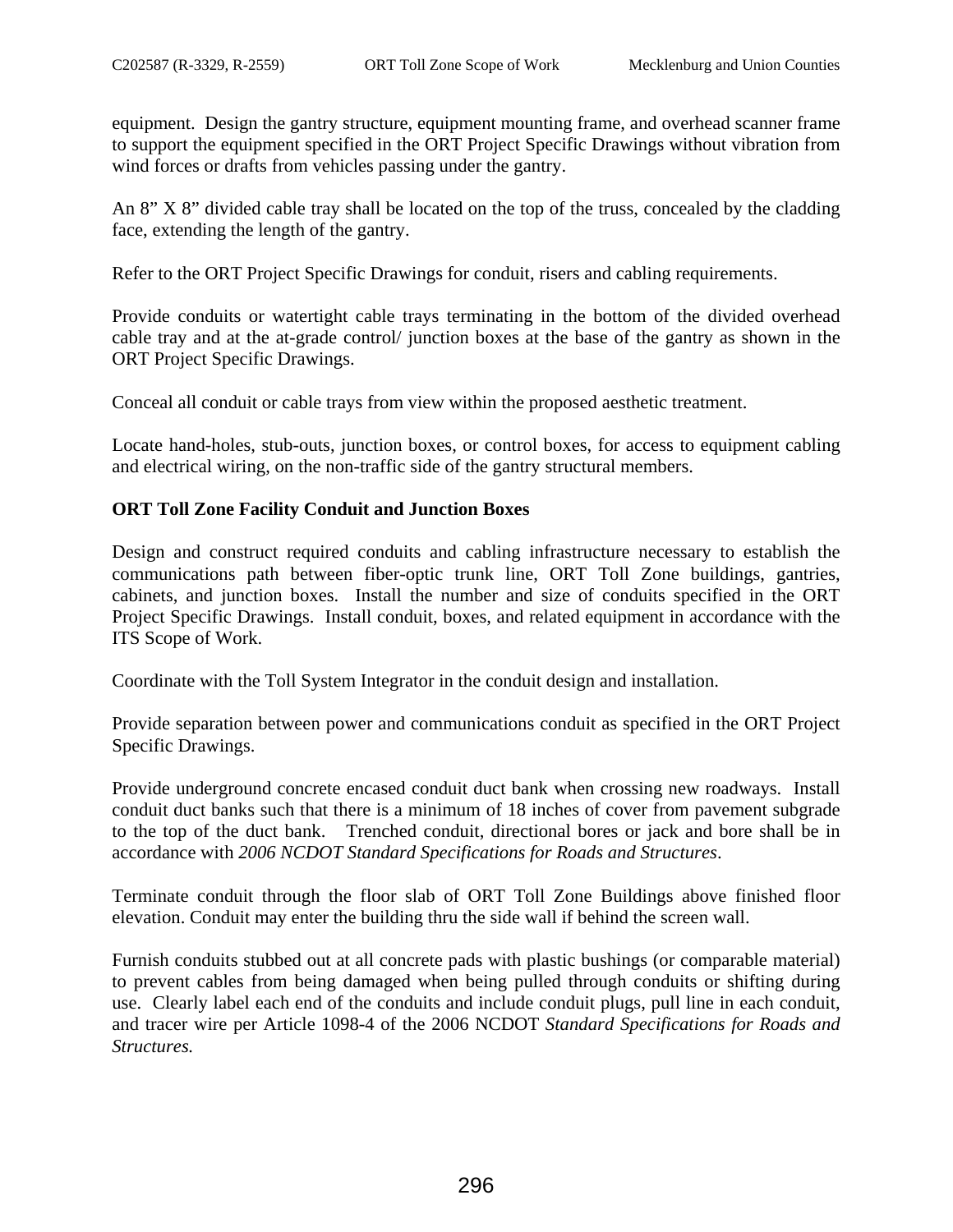The Toll System Integrator will provide and install conduit from the loop splice boxes to the shoulder. Installation of the conduit is required during the paving of the roadway shoulders and must be coordinated closely with the Toll System Integrator.

Provide rigid metallic conduit in above ground installations.

In accordance with the ORT Project Specific Drawings, an additional auxiliary communications box (just outside the building) and related conduit infrastructure for exiting the building, shall be provided for the westernmost and easternmost mainline ORT Toll Zone Buildings.

# **ORT Toll Zone Buildings**

Design, engineer, fabricate, and erect an ORT Toll Zone Building for each ORT Toll Zone as shown in the ORT Project Specific Drawings. The ORT Toll Zone Building will house ITS equipment and roadside toll collection equipment (provided by the Toll Systems Integrator). The Design-Build Team may propose consolidating the number of required buildings if two or more are located in the same general area. Any such proposed consolidation must be approved by NCTA.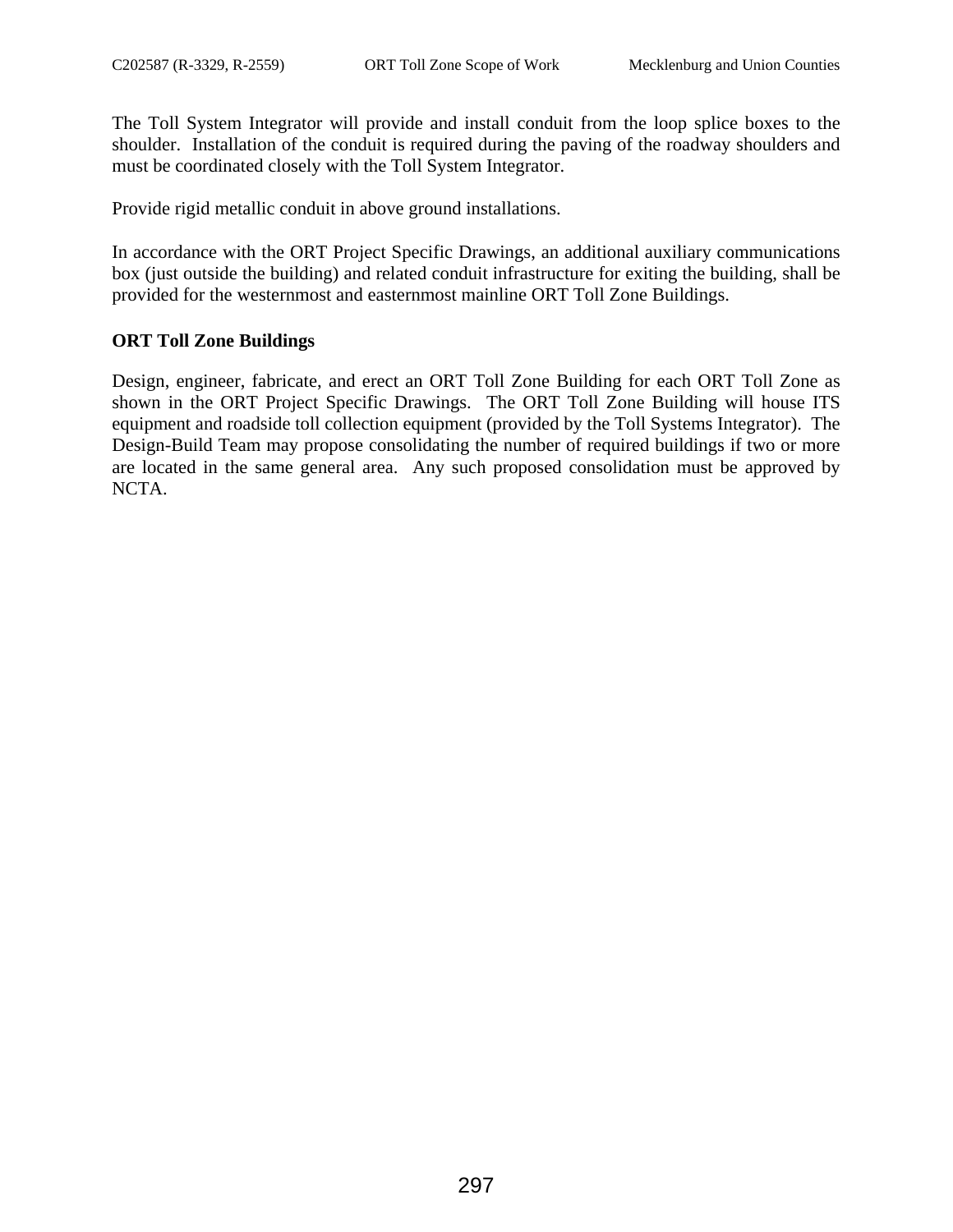Provide the following ORT Toll Zone Buildings:

| <b>Toll 74</b><br><b>Toll Zone ID</b> | <b>Toll Zone or</b><br><b>Interchange Name</b> | Location/<br><b>Direction</b> | <b>Mainline</b><br><b>ORT Bldg</b><br>(11x14) | Gantry<br><b>Cabinet</b><br>Only | <b>Cabinet</b><br>Pad<br><b>Typical</b> | <b>Ramp ORT</b><br><b>Bldg</b><br>(11x11) |
|---------------------------------------|------------------------------------------------|-------------------------------|-----------------------------------------------|----------------------------------|-----------------------------------------|-------------------------------------------|
| $74 - 1 - 1$<br>$74 - 1 - 2$          | <b>US 74 Business</b>                          | EB Off<br>WB On               |                                               |                                  | $\mathsf{C}$<br>$\mathsf C$             | 1<br>$\mathbf{1}$                         |
| $74 - 2 - 1$<br>$74 - 2 - 2$          | <b>Indian Trail ML</b>                         | EB ML<br>WB ML                | $\mathbf{1}$                                  | $\mathbf{1}$                     | A<br>B                                  |                                           |
|                                       | Indian Trail - Fairview<br>Road                | no toll                       |                                               |                                  |                                         |                                           |
| $74-3-1$<br>$74-3-2$                  | Lake Park ML                                   | EB ML<br>WB ML                | $\mathbf{1}$                                  | $\mathbf{1}$                     | A<br>B                                  |                                           |
| $74 - 4 - 1$<br>$74 - 4 - 2$          | Unionville - Indian<br><b>Trail Road</b>       | EB On<br>WB Off               |                                               |                                  | $\mathsf C$<br>$\mathsf C$              | 1<br>$\mathbf 1$                          |
|                                       | Rocky River Road                               | no toll                       |                                               |                                  |                                         |                                           |
| $74 - 5 - 1$<br>$74 - 5 - 2$          | Unionville ML                                  | EB ML<br>WB ML                | $\mathbf{1}$                                  | $\mathbf{1}$                     | A<br>B                                  |                                           |
| $74 - 6 - 1$<br>$74-6-2$              | Concord Hwy - US 601                           | EB On<br>WB Off               |                                               |                                  | $\mathsf C$<br>$\mathsf{C}$             | 1<br>$\mathbf 1$                          |
|                                       | Morgan Mill Rd NC 200                          | no toll                       |                                               |                                  |                                         |                                           |
| $74 - 7 - 1$<br>$74 - 7 - 2$          | Lake Twitty ML                                 | EB ML<br>WB ML                | $\mathbf{1}$                                  | $\mathbf{1}$                     | A<br>B                                  |                                           |
|                                       | Austin Chaney Road                             | no toll                       |                                               |                                  |                                         |                                           |
| $74 - 8 - 1$<br>$74 - 8 - 2$          | Wingate ML                                     | EB ML<br>WB ML                | $\mathbf{1}$                                  | $\mathbf{1}$                     | A<br>B                                  |                                           |
|                                       | Forest Hills School<br>Road                    | no toll                       |                                               |                                  |                                         |                                           |
|                                       | <b>US 74 Business</b>                          | no toll                       |                                               |                                  |                                         |                                           |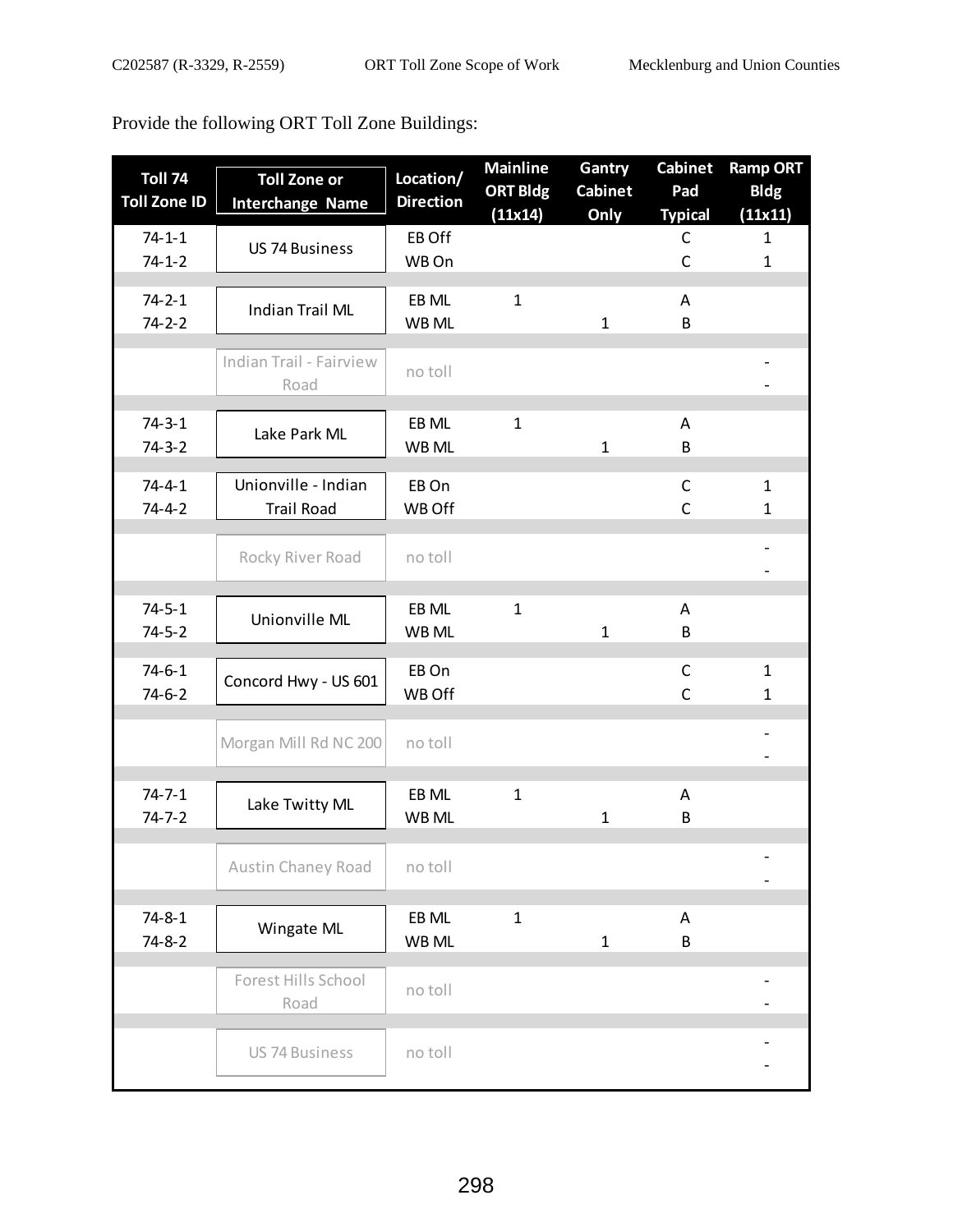Design ORT Toll Zone Buildings to be typical in functionality and appearance throughout the project limits.

## ORT Toll Zone Building Site

Design each ORT Toll Zone Building Site following the ORT Project Specific Drawings.

Do not locate the ORT Toll Zone Buildings adjacent to areas that may be subject to the infiltration of water, steam, humidity, heat or other adverse atmospheric or environmental conditions. Avoid site locations that are below water level or near ponding water because of rainfall events. Grade the ORT Toll Zone Site such that water flows away from the buildings.

Locate ORT Toll Zone Buildings away from sources of Electro Magnetic Interference (EMI) including electrical power supply transformers, motors, Magnetic Resonance Imaging (MRI) and X-ray equipment, radio transmitters, radar transmitters, and induction heating devices in order to minimize interference with future communications cabling.

Do not locate ORT Toll Zone Buildings adjacent to sources of constant, excessive, low or high frequency noise, such as air-handling equipment, pumps, and the like.

Do not install equipment and utilities not specifically required for the equipment building, including utility pipes, wiring, cabling, ductwork or other electrical equipment within, through, or under the ORT Toll Zone Building.

Coordinate final positioning of the ORT Toll Zone Building at each site with the Toll System Integrator.

## General Configuration

Reference the layout of the ORT Toll Zone Building in the ORT Project Specific Drawings. All mainline ORT Toll Zone Buildings shall be 11-feet x 14-feet and all ramp ORT Toll Zone Buildings shall be 11 feet x 11 feet. Design finish ceiling height to be not less than 9 feet as measured from the finished floor elevation.

## Buildings

Provide ORT Toll Zone Buildings of steel, lightweight concrete, or masonry construction that is aesthetically consistent with the Monroe Aesthetic Design Guidelines and does not require painting and/or routine maintenance. Provide prefabricated, pre-cast or conventional masonry brick/block on-site construction. Do not provide timber structures. Provide durable, watertight, secure, facility requiring minimal maintenance. Provide a roofing system with a minimal 20 year warranty, which does not utilize housing shingles.

Design ORT Toll Zone Buildings for a 2 hour fire rating, unless superseded by the North Carolina Fire Code standards.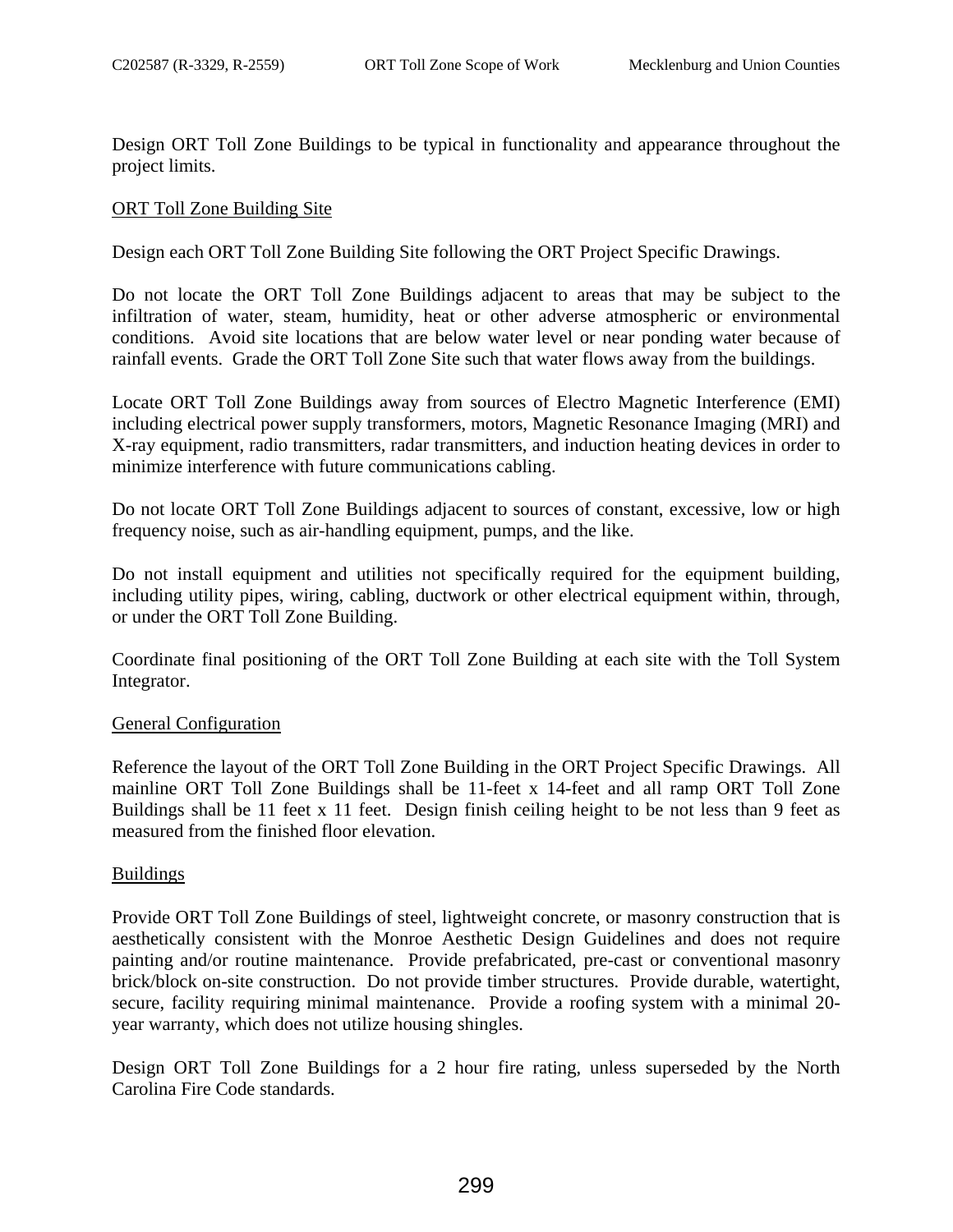All conduit and utility penetrations shall be sealed watertight.

# Architectural Plans

Prepare an architectural plans package for the ORT Toll Zone Buildings, to include the Architectural, Structural, Electrical, HVAC, and Mechanical Plans, and other documents necessary for a complete turnkey construction of the ORT Toll Zone Buildings. Submit Design calculations including structural, foundations, HVAC and electrical calculations for all components of the ORT Toll Zone Building with plans submitted. A professional engineer registered in the state of North Carolina shall seal all designs, plans and calculations. Design ORT Toll Zone Building to meet all zoning and building code requirements. Prepare the ORT Toll Zone Building plans and designs in accordance with the North Carolina Building Code, latest edition. Provide facility plans that are accurate, legible, and complete in design, drawn to appropriate scales and furnished in reproducible form. Obtain all required permits to construct and occupy ORT Toll Zone Buildings.

# **Foundation/Sidewalk/ Concrete Maintenance Pad**

As shown in the ORT Project Specific Drawings, construct concrete pads that will serve as the building foundation (will serve as maintenance pad, sidewalk, etc.) and equipment cabinet foundations. The building and equipment cabinet foundations shall be 8-inches thick minimum.

The HVAC unit and generator will be located on the building foundation concrete pad as detailed in the ORT Project Specific Drawings.

The ORT Toll Zone Building shall include a 6-inch curb that separates the foundation from the adjacent parking surface. Refer to the ORT Project Specific Drawings for requirements. Provide a ramp from the adjacent parking surface in the vicinity of the door for loading/unloading.

# **Maintenance Parking**

As shown in the ORT Project Specific Drawings, design and construct the Maintenance Parking. The pavement design in the Pavement Management Scope of Work for "All other Service Roads" shall be used for the Maintenance Parking.

# **HVAC**

The Design-Build Team shall design the HVAC system in coordination with the Toll Collection System Integrator. Current heat load requirements provided by the Toll Collection System Integrator require a minimum of a 2-ton HVAC unit for the mainline buildings and a 1-ton HVAC unit for the ramp plazas. These load requirements are based upon estimated toll collection and ITS equipment that will be provided for the Monroe Parkway.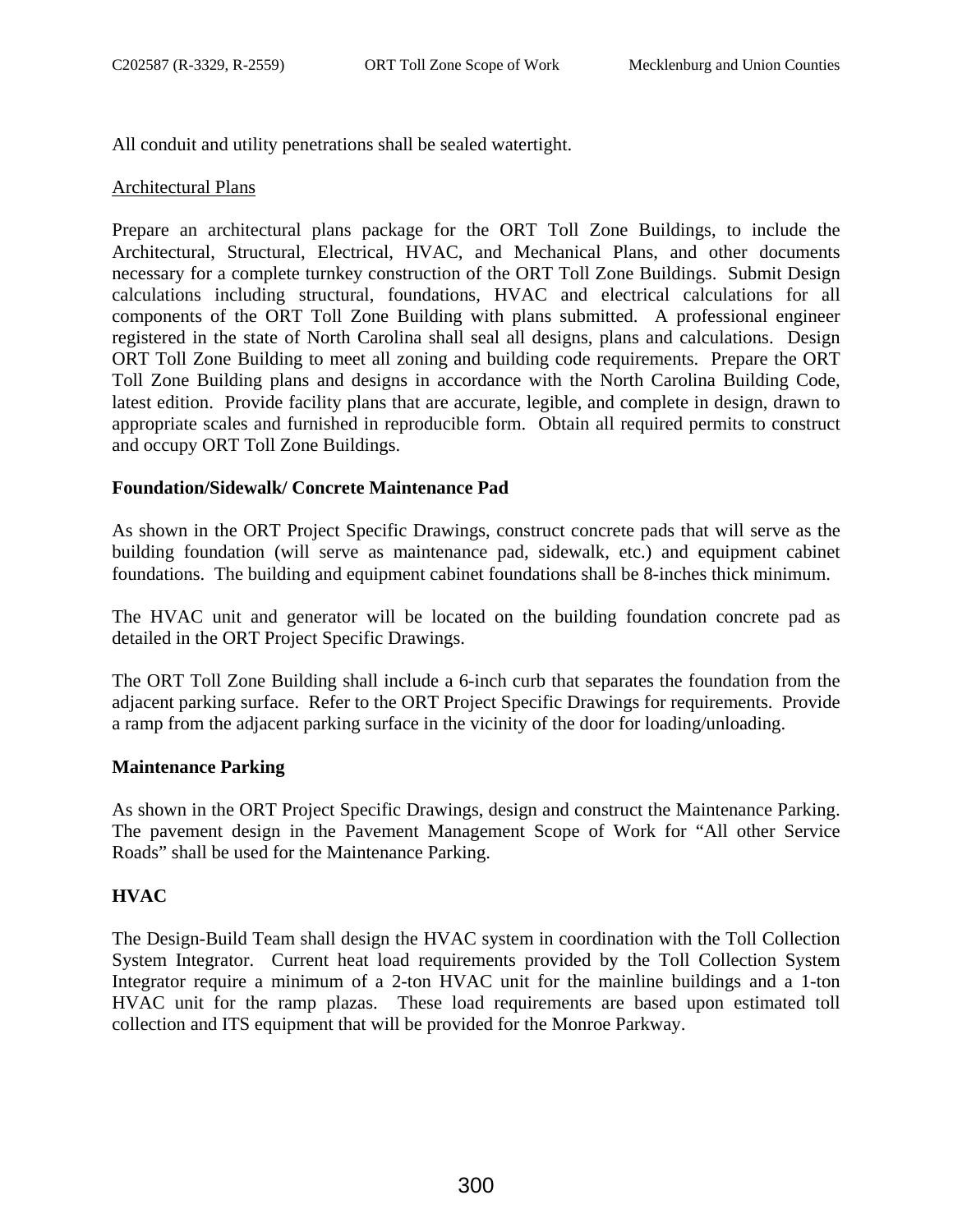Provide a 10-year life-cycle cost analysis comparing possible mechanical systems using electric, natural gas and propane alternatives for final selection of HVAC System. Provide the most cost effective system, to include the cost of obtaining the initial services.

Furnish ORT Toll Zone Buildings with one heating-ventilation-air-conditioning (HVAC) unit.

Provide a thermostat and install heating and cooling ducts to minimize interference with wall surface area and conflicts with electrical and communication conduits, cable trays, and cabling.

# **Exterior Doors**

Provide exterior access doors that swing outward following the ORT Project Specific Drawings. Provide exterior doors constructed of steel with steel frames. Design and install exterior door to accommodate future access-control keypads and proximity card readers, which shall be installed by the Toll System Integrator. Provide keyed door locks for interim/back-up security. Provide door construction to suitably protect, and seal, and prevent the ingress of water, moisture, dust, gases and wind driven rain into facility.

Doors, frames and hardware shall be extra heavy duty, full flush as defined in SDI A250.8 and shall have a minimum 2-hour fire rating in accordance with ANSI/UL 10C, "Positive Pressure Fire Tests of Door Assemblies", unless superseded by the North Carolina Fire Code Standards.

Additionally, the doors to the ORT Toll Zone Building shall be unobstructed such that a vehicle or portable lift could access these locations.

# **Interior Finishes**

Fully insulate ceiling/roof, exterior walls and any interior partitions. Wall slabs have 2-inch insulation and ceiling shall have 1-inch insulation embedded in the concrete.

Provide exterior walls and ceiling fully finished with moisture resistant, paper-less, high impact gypsum board.

Provide industrial non-slip tile flooring material.

Paint the ORT Toll Zone Building interior with a durable paint material. The interior finish color should be high, bright white semi-gloss.

# **Lighting**

Provide interior lighting consisting of T8 industrial fluorescent lighting fixtures with wall mounted occupancy sensor and manual on/off. Provide a minimum 50 foot-candles of illumination at a 30-inch work plane. Provide battery operated backup emergency packs with integral halogen heads at entrance/ exit. Provide lighting point-by-point calculations for interior lighting as part of Architectural Plan submittal.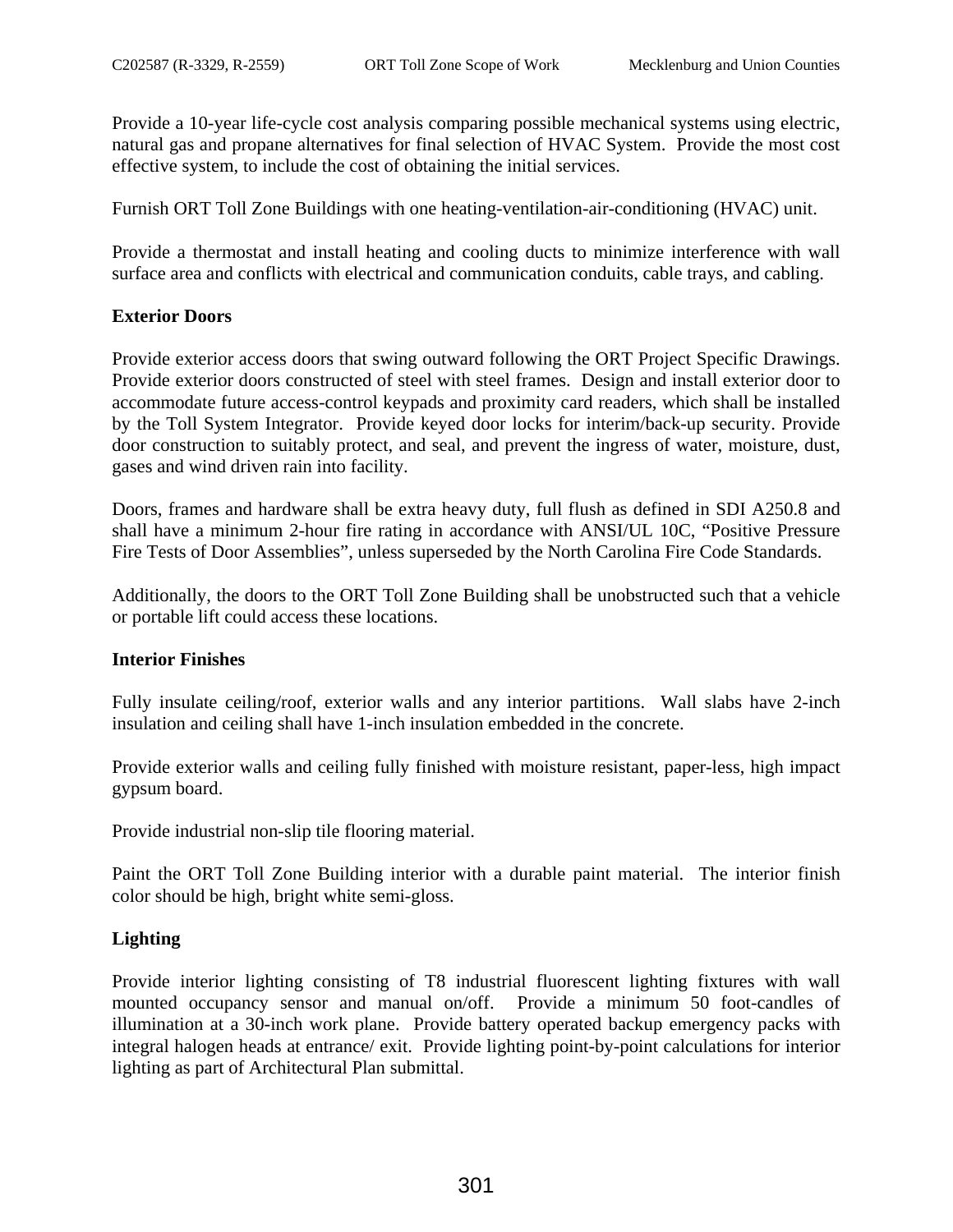Provide motion sensor control, with manual on/off switch, exterior lighting to provide an average maintained lighting level of 1.0 footcandle with a uniformity ratio of 3:1 to 4:1 for the access to the ORT Toll Zone Building and the maintenance parking area. Provide full cut-off exterior lighting fixtures as defined by IESNA and shall be International Dark-Sky Association (IDA) compliant. Provide lighting point-by-point calculations for exterior lighting as part of Architectural Plan submittal. Exterior lighting shall not illuminate the roadway in such a way that it would distract drivers.

# **Electrical**

Provide electrical service to the ORT Toll Zone Buildings.

Mainline ORT Toll Zones:

- Electrical service to the Mainline ORT Toll Zones shall be 120/240V three-phase service.
- Provide an operating voltage of 120/240V at minimum 200 amps.
- Provide electrical power panel in a conventional NEMA 1 surface mount panel board enclosure, which supplies power to the electronic toll and ITS equipment.
- Provide at a minimum a 200 amp Main Breaker with a minimum of 42 circuits.
- Provide at a minimum two (2) two pole breakers coordinated with the Toll System Integrator (typically 50 or 80 amps) and the remaining breakers at 20 amps rated at minimum 18K AIC.

Ramp ORT Toll Zones:

- Electrical service to the Ramp ORT Toll Zones shall be single-phase service.
- Provide an operating voltage of 120/240V at minimum 100 amps.
- Provide electrical power panel in a conventional NEMA 1 surface mount panel board enclosure, which supplies power to the electronic toll equipment.
- Provide at a minimum a 100 amp Main Breaker with a minimum of 24 circuits.
- Provide at a minimum two (2) two-pole breakers coordinated with the Toll System Integrator (typically 50 or 80 amps) and the remaining breakers at 20 amps rated at minimum 18K AIC.

Coordinate with the Toll System Integrator in the design of the electrical loading, ampere capacity rating, circuit poles, etc. for the final power panel design.

Coordinate with the Toll System Integrator to establish electrical power and communication/data service requirements for each toll gantry.

Provide building electrical power to lights, switches, receptacles, HVAC system and other infrastructure items for operating and managing the ORT Toll Zone Building.

Provide the ORT Toll Zone Buildings with 125 volt rated duplex receptacles 10-foot centers at 18 inches above finished floor.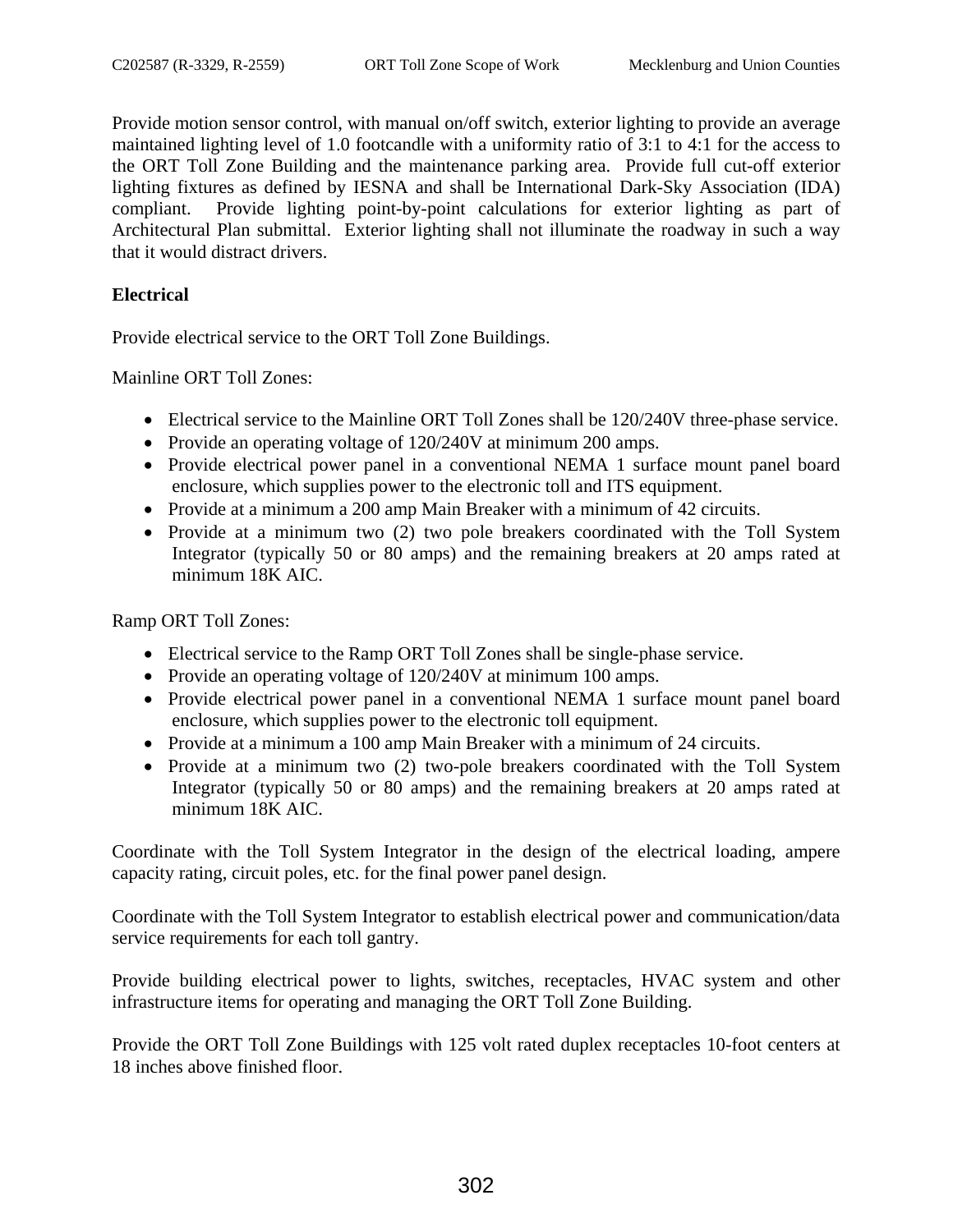Coordinate with the local utility company(ies), make application(s) in the name of NC Turnpike Authority, and pay all deposit fees to provide necessary electrical and communication services for the ORT Facility(ies). The Design-Build Team shall be responsible for any application and connection fees. The Design Build Team shall be responsible for any utility service installation from the service tap to the ORT Toll Zone Buildings. The Design-Build Team will not be responsible for paying the monthly power bills.

# **Grounding**

Provide a grounding system at all new and revised ORT Toll Zone Building electrical service points unless otherwise specified. In addition to NEC requirements, test grounding electrode resistance at connection point to electrical service ground bus for a maximum of 20 ohms. Furnish and install additional ground rods to grounding electrode system as necessary to meet test requirements. Submit a completed Grounding Test Results form. Provide a length of marker tape 12-inches below finished grade directly over grounding electrodes and conductors.

# **Lightning Protection**

Design and install Lightning Protection System for the ORT Toll Zone Building and Gantry in conformance with and certified by the Lightning Protection Institute (L.P.I.) Installation Code LPI-175. Products shall comply with Underwriters Laboratories, Inc. Master Label Code 96A and NFPA 780. The lightning protection system installer shall submit a UL Master Label and L.P.I. system certification upon completion of the Work.

# **Standby Generator**

Furnish and install a permanent mounted standby generator for uninterrupted electrical service in the case of electrical service failures. The table below shows sizes of generator anticipated for the ORT Toll Zones. Coordinate with the Toll System Integrator in confirming the size of the standby generators.

# **Anticipated Standby Generator to Power ORT Facility**

Mainline Toll Zone - 60 kW Ramp Toll Zone - 45 kW

Provide standby generator to power each complete ORT Toll Zone to include toll equipment, video tolling cameras and lights, sensors, DMS on gantries, lighting, electrical system, security system, monitoring and HVAC services. Size the propane standby generator to provide 100 percent ORT Toll Zone backup power plus 25% additional capacity for a minimum of 72 hours. Provide standby generator with an automatic transfer switch designed to run after 5 seconds of power outage. Evaluate and include a method for reducing the noise impact caused by the power generators to residences near proposed ORT Toll Zone Building locations. Provide fuel tank with a level sensing device that will interface with future building automation system provided by others. Install a transfer switch to interact and directly communicate with building automation system for critical status indications. Provide Tolls Systems Integrator with Interface